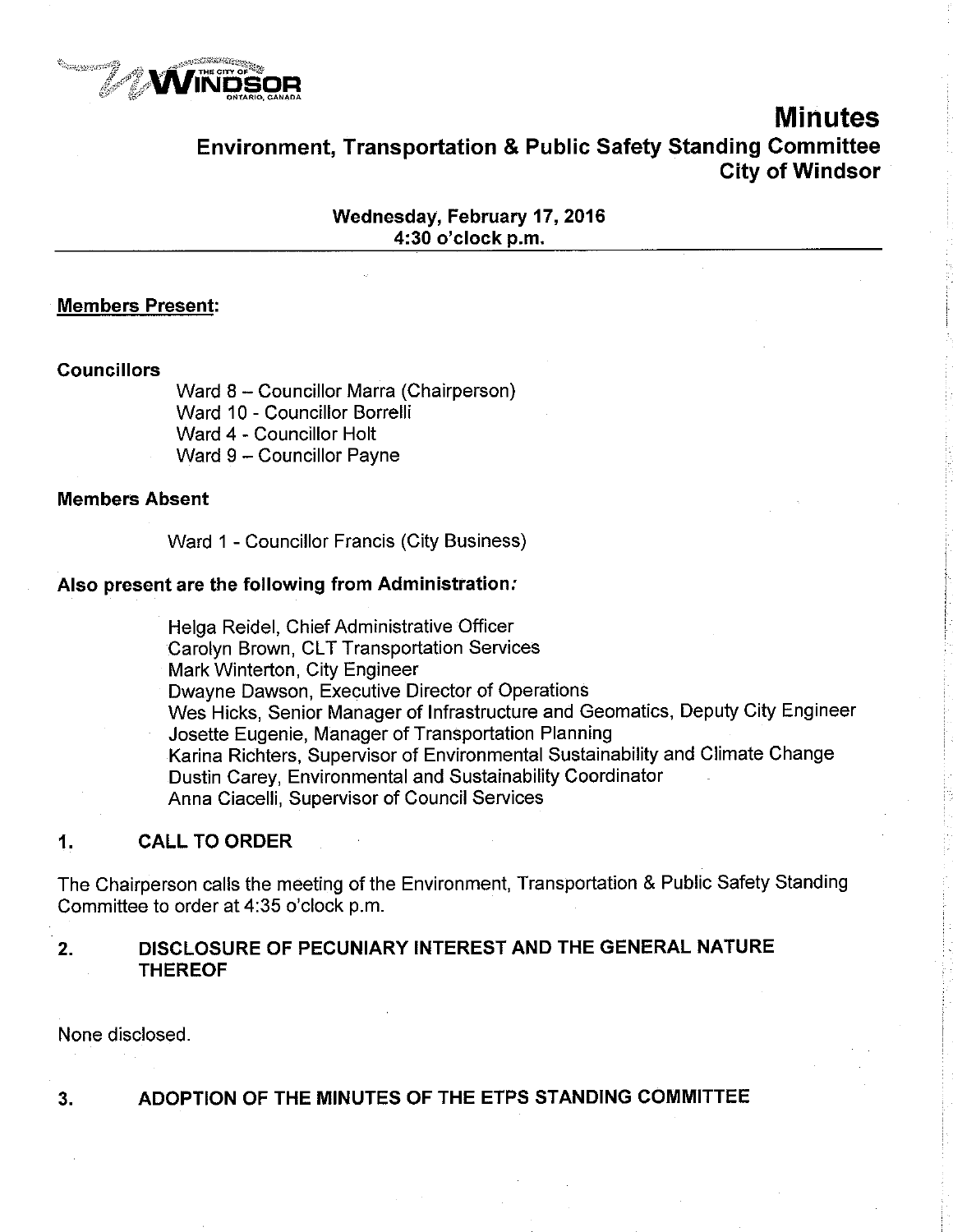## 3,1. Minutes of the Environment, Transportation & Public Safety Standing Committee meeting held January 20, 2016

Moved by: Councillor Payne Seconded by: Councillor Holt

That the Minutes of the Environment, Transportation & Public Safety Standing Committee Meeting (excluding Transit matter items) held January 20,2016 BE APPROVED as presented.

Moved by: Councillor Holt Seconded by: Councillor Payne

That the Minutes of the Environment, Transportation & Public Safety Standing Committee Meeting (Transit matter items only) held January 20,2016 BE APPROVED as presented. Carried.

Agenda ltem: SCM 8/2016

# 4, REQUEST FOR DEFERRALS, REFERRALS ORWITHDRAWALS

None requested.

### 5. COMMUNICATIONS

None presented.

## 6, PRESENTATIONS AND DELEGATIONS

See Administrative ltems 8.1 and 8.4 below.

## 7, COMMITTEE MATTERS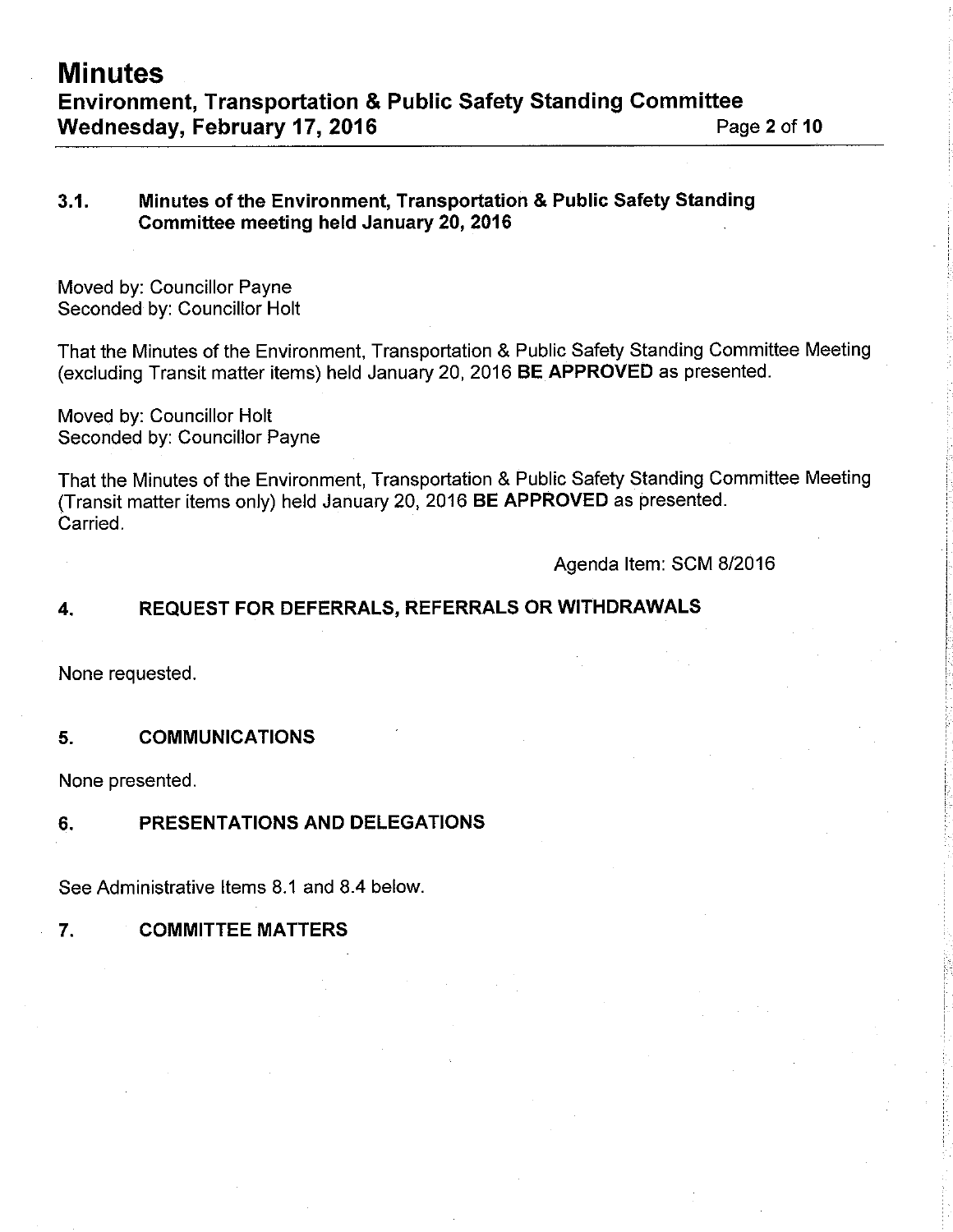# 7.1. Minutes of the Windsor Licensing Commission meeting held January 27, 2016

Moved. by: Councillor Payne Seconded by: Councillor Holt

Decision Number: ETPS 351 That the Minutes of the Windsor Licensing Commission meeting held January 27,2016 BE RECEIVED for information. Carried. Agenda ltem: SCM 1012016

# 7.2. Report No, 93 of the Windsor-Essex Gounty Environment Gommittee (Marathon Petroleum)

Moved by: Councillor Borrelli Seconded by: Councillor Payne

Decision Number: ETPS 352 That Report No. 93 of the Windsor-Essex County Environment Committee (Marathon Petroleum) BE RECEIVED for information. Carried.

Agenda ltem: SCM 9/2016

## 8. ADMINISTRATIVE ITEMS

# 8.1. Response to CQ54-2015 and GQ62-2015 - Wards 1 and <sup>10</sup>

### Lori Newton, Executive Director, Bike Friendly Windsor Essex

Lori Newton, Executive Director, Bike Friendly Windsor Essex, appears before the Environment, Transportation and Public Safety Standing Committee regarding the report entitled-Response to CQ54-2015 and CQ62-2015, and provides some details regarding her concerns with the Dougall Avenue area with respect to cyclists. She reiterates the need for cyclists to get from one end of the City to the other safely. She states that this corridor cuts off North/South transportation for cyclists. She also states that cyclists are unable to access employment opportunities because they can't access this route. Ms. Newton would like the committee to consider enhancing markings with arrows and reducing the speed limit to SOkm/hr. She also suggests narrowing the motorist lane to provide a small cycle lane.

## Amy Farkas, representing the Windsor Bicycling Committee

Amy Farkas, representing the Windsor Bicycling Committee, appears before the Environment, Transportation and Public Safety Standing Committee regarding the report entitled-Response to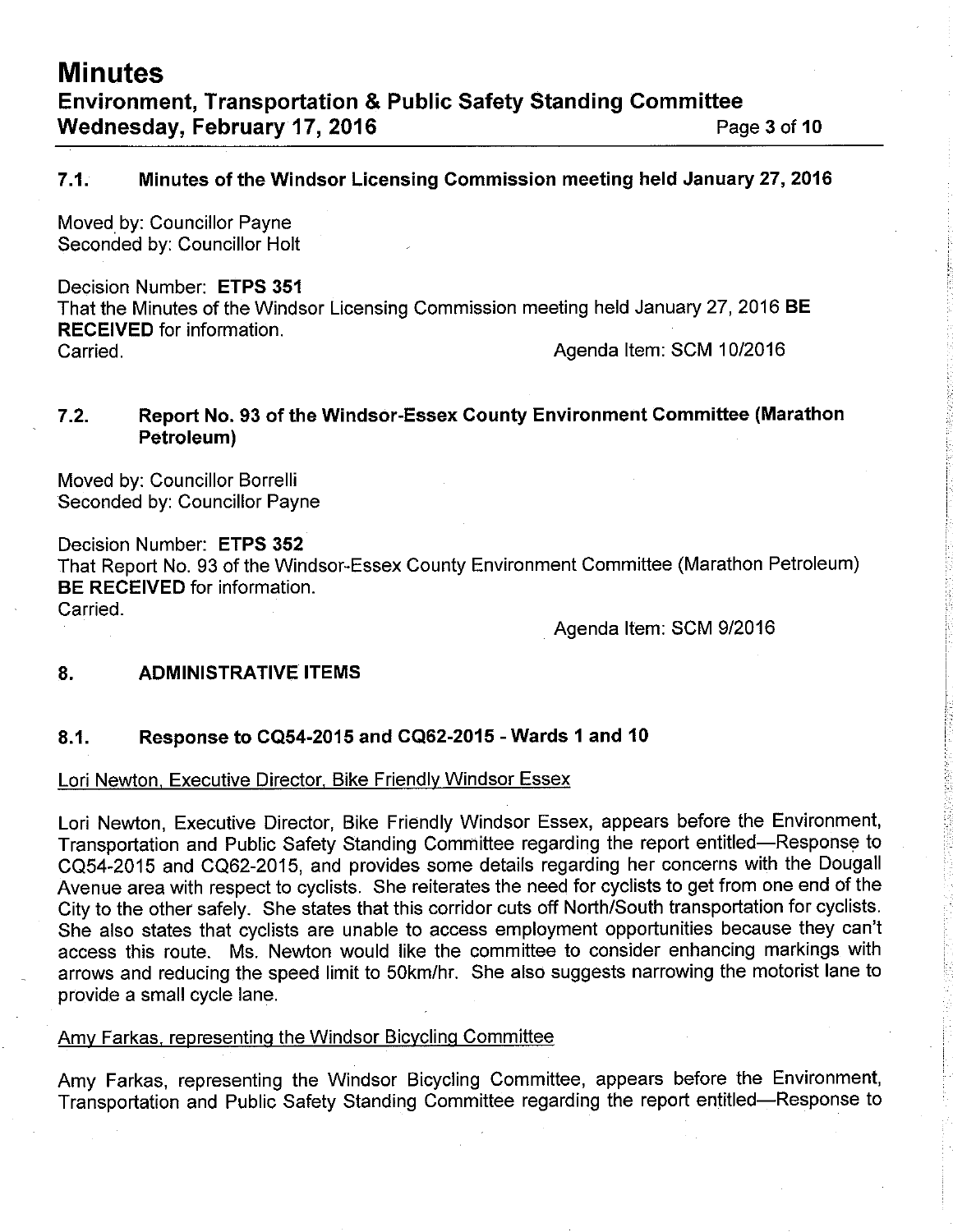# **Minutes** Environment, Transportation & Public Safety Standing Committee Wednesday, February 17, 2016 **Page 4 of 10** Page 4 of 10

CQ54-2015 and CQ62-2015 and expresses concern with not enacting some of the interim measures in a timely fashion. She encourages that the committee consider reducing posted speed limits and concludes by suggesting that the lack of compliance by motorists should be enforced by Windsor Police and the focus of Council should be on the interim measures.

Councillor Payne comments that he is in favour of alternative transportation although narrowing the traffic lanes is a concern. He suggests that there isn't room to accommodate this request. Ms. Newton suggests the road would have to be widened, and reducing the speed limit would make a big difference.

Councillor Payne inquires as to whether bike lanes beginning on Dougall and all the way to Ouellette would be possible. Josette Eugenie, Manager of Transportation Planning appears before the Environment, Transportation and Public Safety Standing Committee and indicates there may not be enough space to accommodate this request on the overpass. Ms. Newton comments that this should be investigated with the Planning Department and that bike lanes downtown would encourage people to stop at shops, etc. Perhaps paint and signage can be accommodated.

Councillor Borrelli states that alternative transportation is the future. He inquires as to whether Ms. Newton thinks that the 50km/hr reduction in speed limit will help. Ms. Newton is confident that lowering the posted speed limit to 5Okm/hr would make a great difference in the area.

Councillor Borrelli inquires whether Ms. Newton would feel more comfortable cycling on the road due to the reduction. Ms. Newton responds that she would feel more comfortable with the reduced speed limit.

Dwayne Dawson, Executive Director of Operations, appears before the Environment, Transportation and Public Safety Standing Committee and indicates the route in question is a truck route and certain requirements regarding width are required. He suggests that shrinking the lane width would not be the safest passage way. Administration is not against reducing the speed limit option that was put forward.

Ms. Eugenie provides the difference between the two signs in question, the share the road sign and the single file. Using these types of signs acknowledge that bikes travel the road but there is not sufficient width, and it encourages travelling in single lanes.

Councillor Holt agrees that an interim solution in necessary until some permanent solution is provided. Administration indicates lane widths are substandard for sharrows they are meant for sufficient width roads as a result administration is not recommending them for this usage from a safeiy point of view. Administration indicates there is no easy solution in this case and certainly speed reduction can be a possible solution for the interim. Sharrows would be recommended for wider lane applications.

Councillor Payne questions the use of painted arrows. Councillor Payne suggests a report back on<br>the feasibility of the arrows distinct from the diamond symbol administration indicates the the feasibility of the arrows distinct from the diamond symbol.<br>diamond symbol is for reserved lane marking. It is intended fo It is intended for use in a particular lane as a<br>weis usually used in a reas of confusion. They designation. Administration indicates that the arrow is usually used in areas of confusion.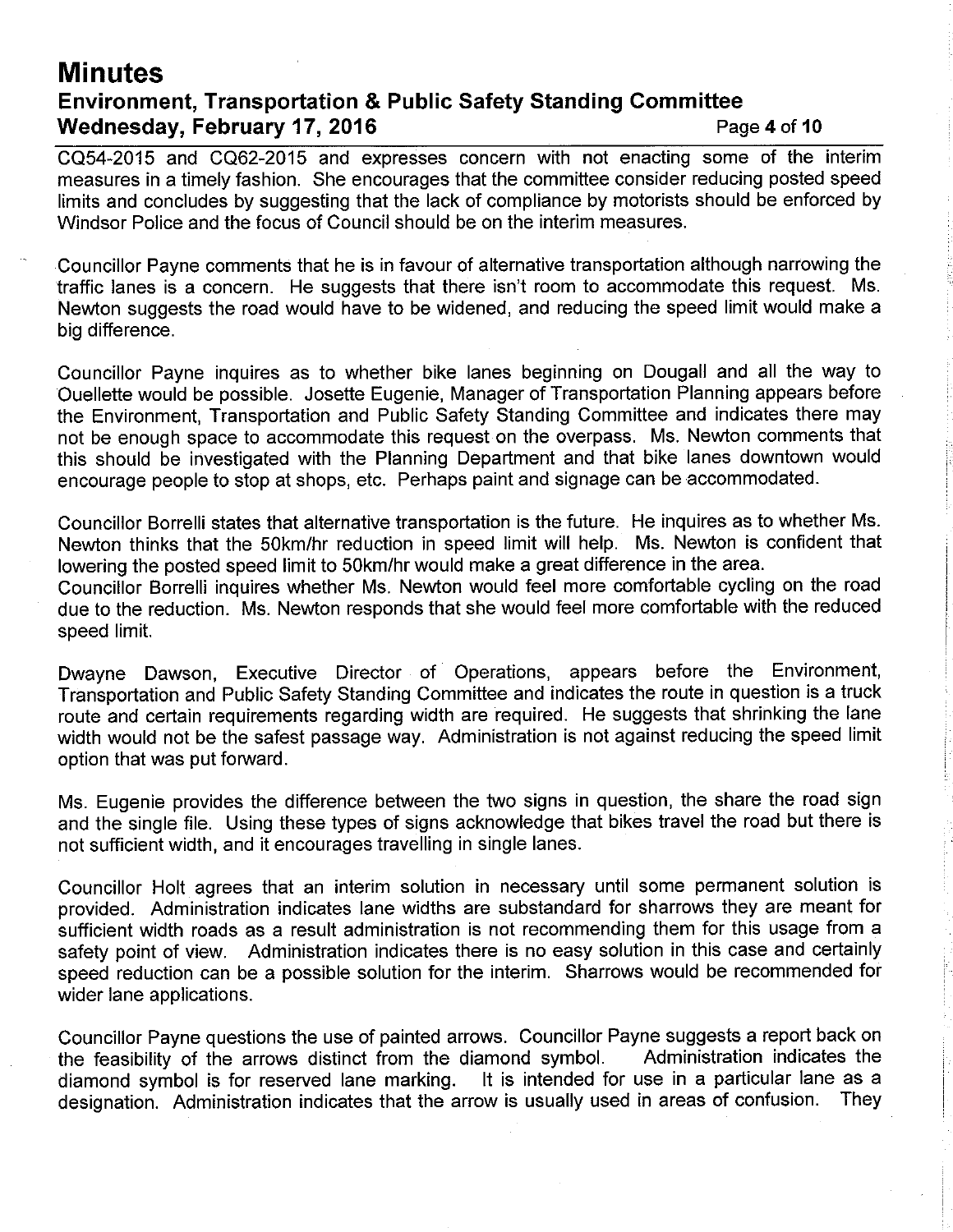# **Minutes** Environment, Transportation & Public Safety Standing Gommittee Wednesday, February 17, 2016 **Page 5 of 10** Page 5 of 10

indicate across Ontario the painted diamond and the bicycle in the lane is a constant. Councillor Payne suggests that the arrow is more direct and descriptive. Administration indicates that adding the arrows with the diamond and the bicycle may be an option which also carries minimal additional costs.

Moved by: Councillor Holt Seconded by: Councillor Payne

## Decision Number: ETPS 353

- I. That the report of the City Engineer in response to CQ54-2015 and CQ62-2015 dated February 3,2016, BE RECEIVED for information; and further,
- ll. That the speed limit in the area of the Central Box BE REDUCED to S0km/hr from the current limit of 60km/hr; and further,
- lll. That WC-24 signage and sharrows BE INSTALLED in the Central Box area. Carried.

And,

Moved by: Councillor Payne Seconded by: Councillor Holt

lV. That Administration REPORT BACK with a funding source to be used to implement the use of painied directional arrows in addition to the standard diamond and bicycle painted symbols on Dougall Avenue in both directions. Carried.

> Agenda ltem: S 3212015 Clerk's File: ST20l6

## 8.2. Update of Provincial Climate Change lnitiatives - City Wide

Councillor Holt inquires as to how the initiatives come into play with existing by-laws, also how Green house gas mitigation is reflected in the repot as well how it relates to the City. Dustin Carey, Environment and Sustainability Coordinator, appears before the Environment, Transportation and Public Safety Standing Committee and provides a brief outline about the administrative report and the current status of the plan, as well as options that are outlined for decision making purposes. He indicates it's an ongoing process that will probably take two years.

Mr. Winterton indicates he is working with the Supervisor of Environmental Sustainability and Climate Change to complete a master plan which would include best practices to be used in reducing emissions on a daily basis and other means of operating more efficiently.

Ms. Reidel indicates this type of plan would be built into all the work that the City does. She reminds the committee members that this initiative was not one of the high priorities in terms of the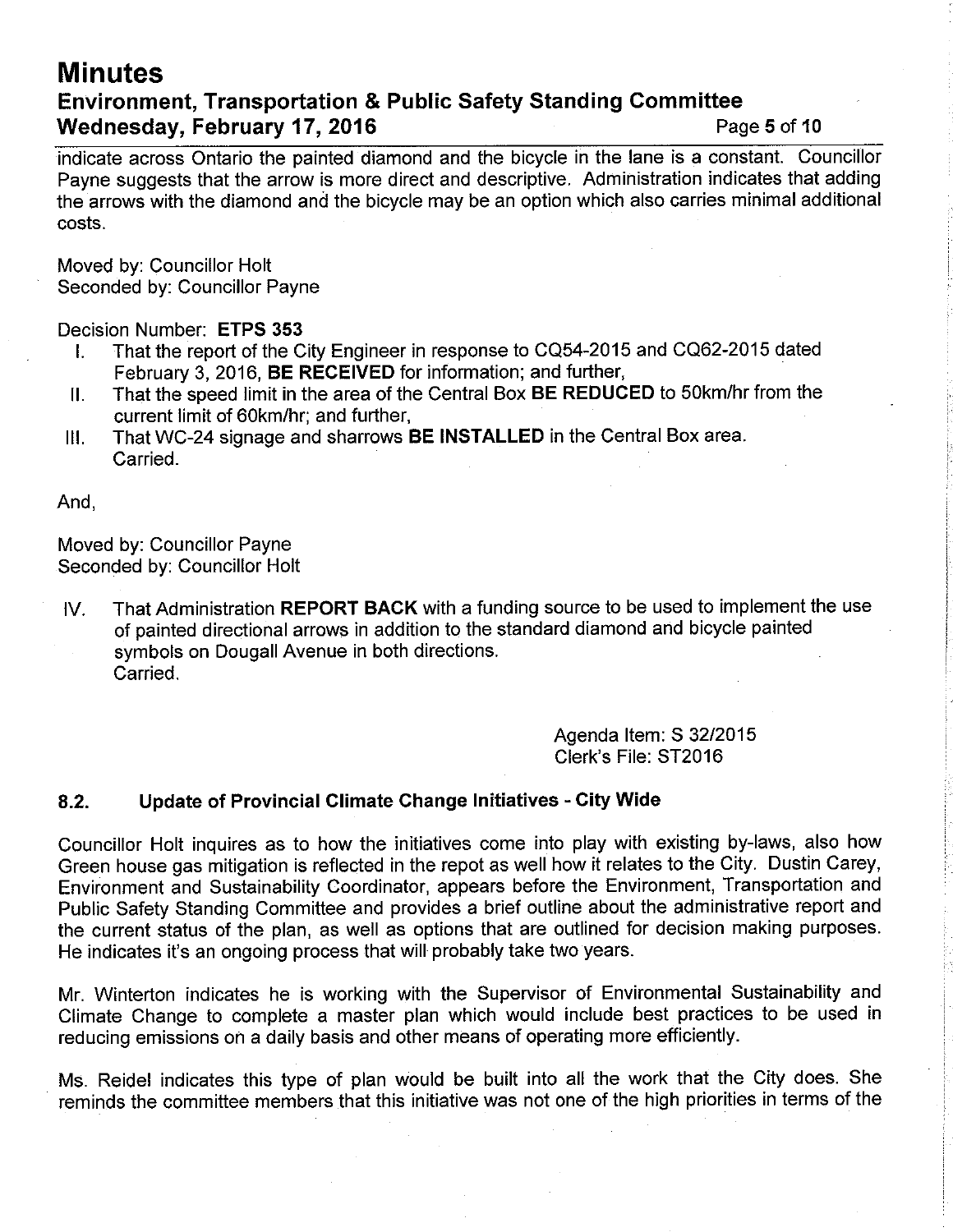# **Minutes** Environment, Transportation & Public Safety Standing Committee Wednesday, February 17, 2016 **Page 6 of 10** Page 6 of 10

20 year visioning exercise. This item can be amended in that report if Council wishes to do so. Other alternatives include directing administration to modify existing report templates to highlight a section directly related to impact on environment, etc. Ms. Reidel indicates there will be a more detailed session in April which includes session with the consultant to educate Council regarding the process and legislation, etc. She adds education is key in determining limits/levels. This will not prevent Council in directing administration to perform daily road maintenance or in making expansion decisions on high carbon projects it will simply ensure that Council has the necessary information moving forward.

Moved by: Councillor Holt Seconded by: Councillor Payne

Decision Number: ETPS 354

That the report of the City Engineer dated December 11,2015, to provide an update on Provincial Climate Change lnitiatives and the possible role of municipalities BE RECEIVED for information. Carried.

> Agenda ltem: S 6712015 Clerk's File: F]'110822

# 8.3. CQ70-2015 - Dougall Avenue Two-Way Conversion - Ward <sup>3</sup>

#### Andrew Mclntosh, Resident'

Andrew Mclntosh, resident, appears before the Environment, Transportation & Public Safety Standing Committee regarding the administrative report entitled-CQ70-2015 - Dougall avenue Two-Way Conversion, and provides a brief background citing concerns regarding traffic and requesting a stop sign on Pine and Dougall. He is encouraged by the plan to convert the road to 2 way traffic as it may help to slow traffic. He is also concerned with the speed limit being too high. He concludes by suggesting converting this road to 2-way traffic and adding traffic calming measures would be beneficial.

### Councillor Bortolin, Ward 3 Councillor

Councillor Bortolin, Ward 3 Councillor, appears before the Environment, Transportation & Public Safety Standing Committee regarding the administrative report entitled-CQ70-2015 - Dougall avenue Two-Way Conversion, indicating that the traffic concerns and safety concerns in the area had been mentioned to him during his campaigning on several occasions. He indicates that there is a noticeable drop in traffic on two-way parts of specific streets including Dougall, and Pelissier. Councillor Bortolin indicates that one-way streets are not always necessary and the City should revisit the purpose of one-way streets. He clarifies that the purpose of asking the Council question was to get the process to convert the one-way street to two-way traffic started.

Councillor Payne inquires as to why the street was made to be a one-way to begin with. Dwayne Dawson, Executive Director of Operations, indicates the reason is unknown. Although when the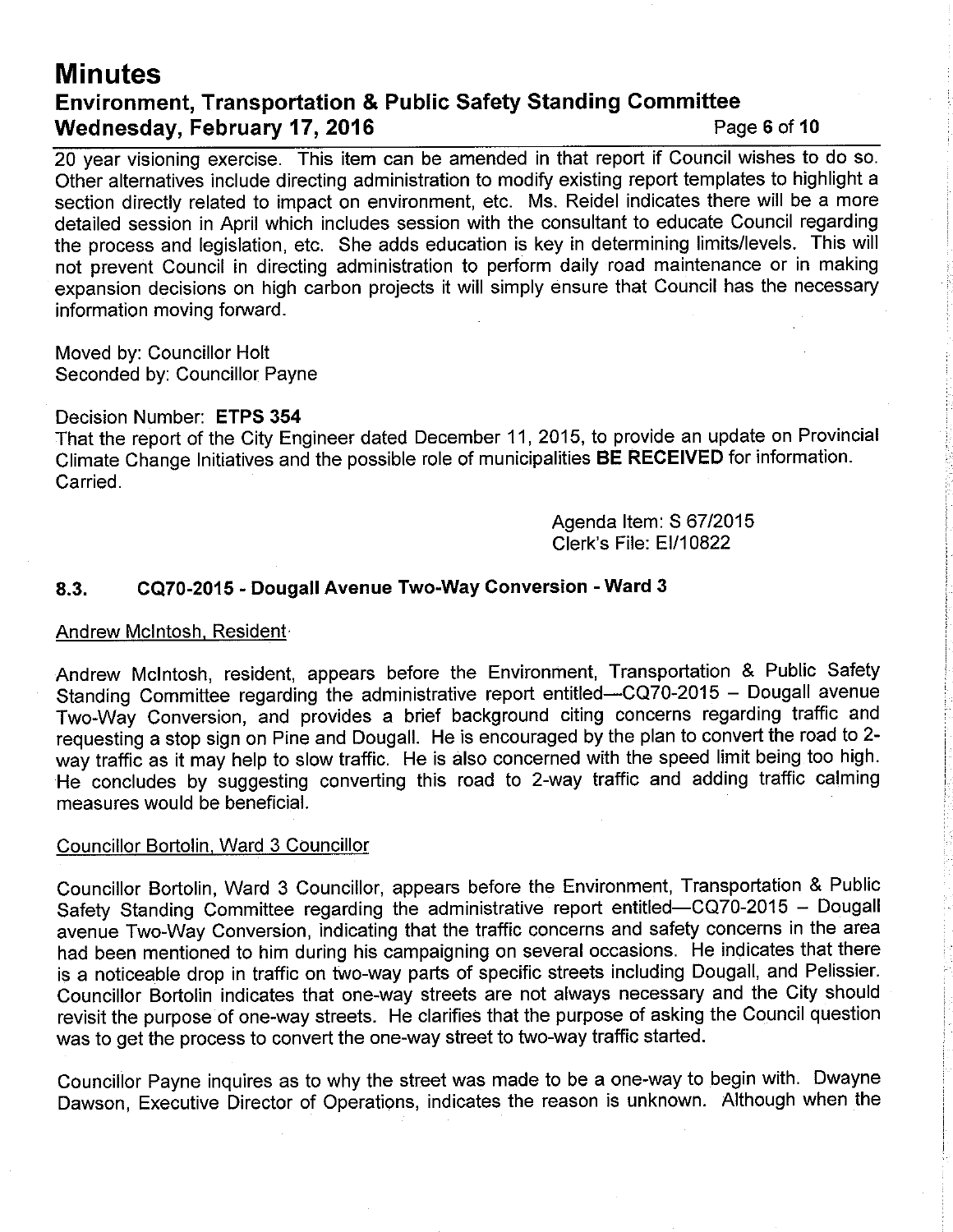# **Minutes** Environment, Transportation & Public Safety Standing Committee Wednesday, February 17, 2016 **Page 7 of 10** Page 7 of 10

downtown was designed, there was an emphasis on movement of traffic to the downtown through one way streets. This also included timing of lights. Administration indicates possible solutions are traffic calming in that area. A lane of parking may have to be removed in certain areas as it is <sup>a</sup> transit route.

Councillor Holt inquires as to how many parking spots may be lost. Administration indicates the evaluation is not complete but there may be a number of spots impacted.

Councillor Borretli states that this project is not be included in the 5 year capital budget. He cites budgetary implication concerns. Administration indicates changing signs and pavement markings are simple and would not require an Environmental Assessment. An engineering analysis would be required. Widening the road requires a more detailed analysis and Environmental Assessment.

Councillor Payne inquires whether the conversion is considered in isolation. Administration indicates that the engineering analysis includes effects of the conversion on parallel streets.

Moved by: Councillor Holt Seconded by: Councillor Payne

Decision Number: ETPS 355 That administration BE DIRECTED to implement the following:

- CARRY OUT traffic and engineering studies to determine other changes needed to facilitate the two-way conversion (e.g. turning lanes at intersections, view obstructions to be removed at intersections), taking into consideration the Downtown Transportation Strategy as appropriate;
- . Based on the results of the traffic and engineering study, IDENTIFY the appropriate project schedule under the Municipal Class Environmental Assessment ("the Class EA");
- REPORT BACK to Council on what is required to Carry out an environmental assessment or review as required by the selected Class EA;
- CONSULT with affected members of the public, stakeholders, and other agencies as required by the Class EA, guided by normal practice for the components of the design (e.9. if on-street parking removal is required, consult with affected property owners as would normally be done for an on-street parking removal);
- PREPARE A REPORT to Council for approval, detailing the recommended plan and providing a summary of feedback received during consultation.

Carried.

Agenda ltem: S 7612015 Clerk's File: ST 2016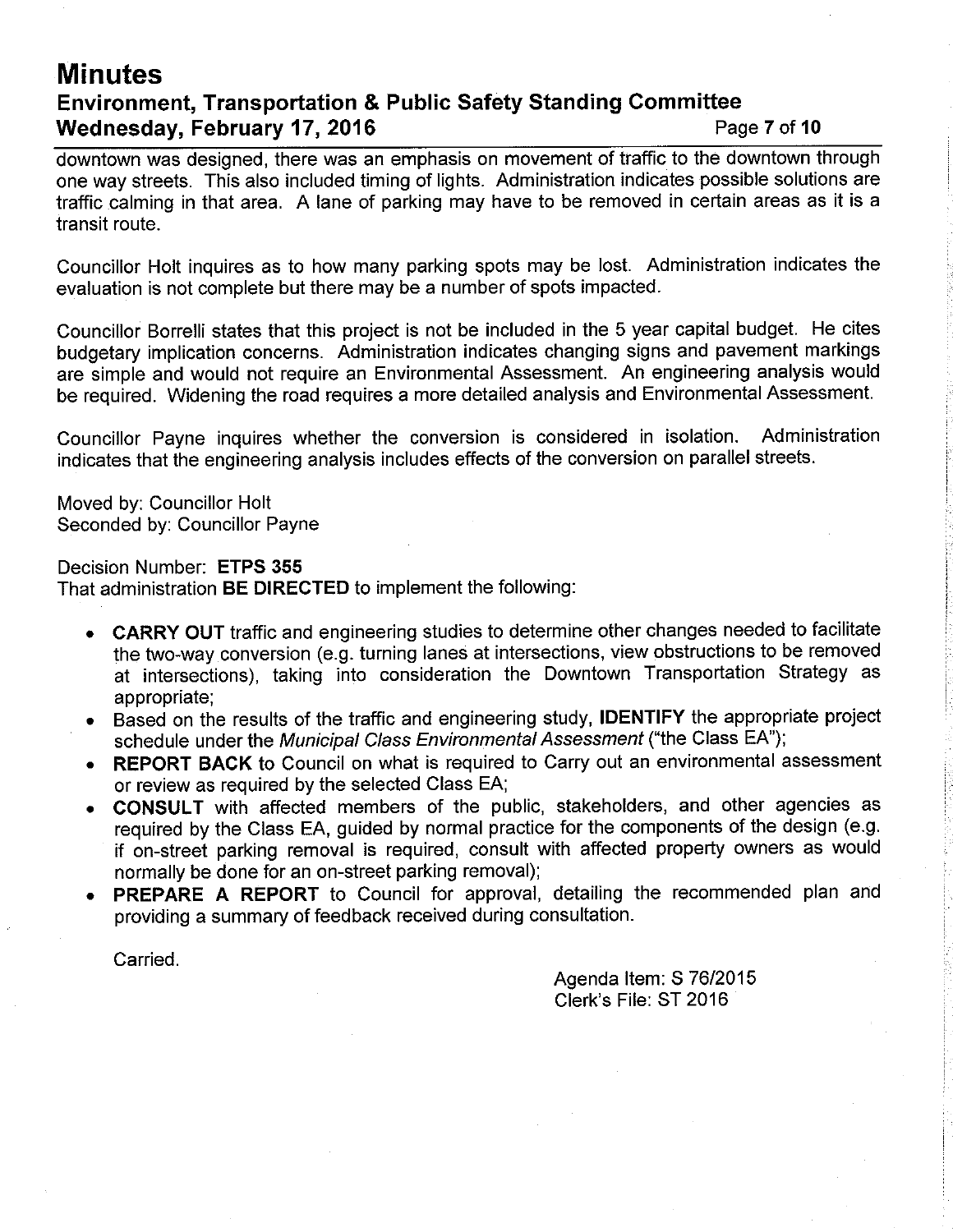### 8.4. M461-2015 lmprovements to Cycling and Pedestrian Pavement Markings

#### Lori Newton, Executive Director. Bike Friendlv Windsor Essex

Lori Newton, Exècutive Director, Bike Friendly Windsor Essex, appears before the Environment, Transportation & Public Safety Standing Committee regarding the administrative report entitled-M461-2015 lmprovements to Cycling and Pedestrian Pavement Markings, and indicates that the diamond is used in the BUMP master plan. She indicates arrows are used at the river front. She concludes by suggesting that more consistency should be utilized across the City as safety is a primary concern.

#### Amy Farkas, representing the Windsor Bicycling Committee

Amy Farkas, representing the Windsor Bicycling Committee appears before the Environment, Transportation & Public Safety Standing Committee regarding the administrative report entitled-M461-2015 lmprovements to Cycling and Pedestrian Pavement Markings speaking in favour of the administrative recommendations.

Moved by: Councillor Payne Seconded by: Councillor Holt

Decision Number: ETPS 356

That report M461-2015 Improvements to Cycling and Pedestrian Pavement Markings BE RECEIVED for information; and,

THAT the 2016 Education and Awareness Campaign specifically target information supporting the correct direction of travel in bike lanes.

Carried.

Councillor Borrelli was absent at the time the vote was taken on this matter.

Agenda ltem: S 5/2016 Clerk's File: M82016

### 8.5. Response to GQ's 67 & 68-2015 - Local lmprovement of Rural Cross-section Roads

Councillor Payne inquires as to where reconstruction/rehabbing of these rural cross section roads fit into this report and whether all 73 km need rehabilitation. Mark Winterton, City Engineer, indicates a vast majority of these roads are in the now deficient category. Most of these roads require reconstruction or mill and pave. A great deal of funding would be required to bring them up to standard. This would be the first step in a long process.

Councillor Payne reiterates that the amount of work to be completed is substantial with little/no funding available and that he believes it's extremely unlikely that these roads will ever be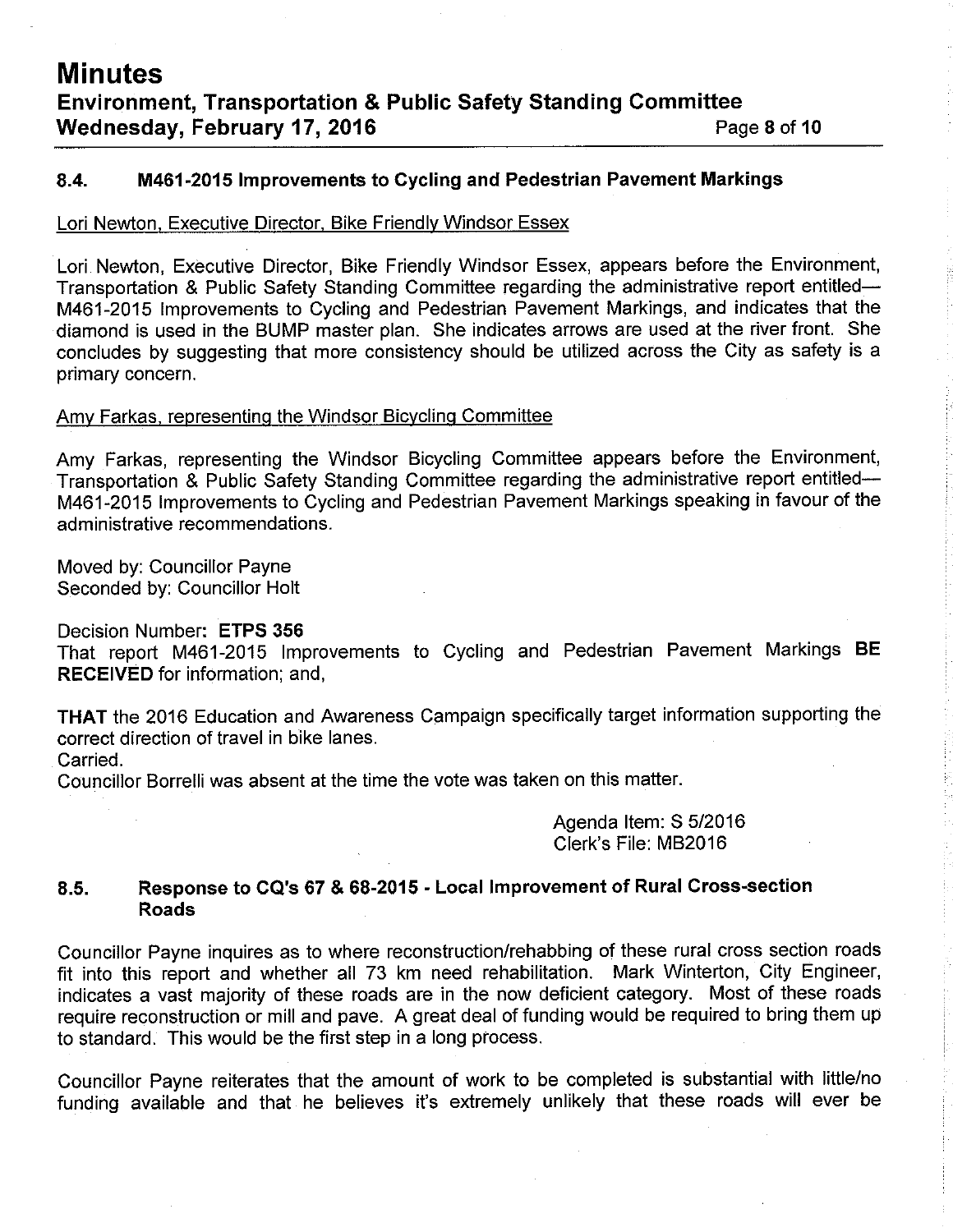# **Minutes** Environment, Transportation & Public Safety Standing Committee Wednesday, February 17, 2016 **Page 9 of 10** Page 9 of 10

addressed. Most residents in the area are not in favour of a Local lmprovement Petition. Mr. Winterton indicates active lobbying to the Province for long term sustainable funding is key, as well as the Federal Government for infrastructure funding. He indicates petitions are in place for the area currently. Councillor Payne reiterates road rehabilitation or reconstruction in this area is a monumental task unless funding becomes available.

Moved by: Councillor Payne Seconded by: Councillor Holt

Decision Number: ETPS 357 That the report of CQ's 67 and 68-2015 BE RECEIVED by Committee for information; and further, that this issue BE REFERED to the 2017 Capital Budget. Carried.

> Agenda ltem: S 2212016 Clerk's File: SW20l6

## 9. TRANSIT BOARD ITEMS

None presented.

### 10. ADOPTION OF TRANSIT BOARD MINUTES

None presented

### 11, QUESTION PERIOD

Councillor Holt inquires about a Ministry lnfrastructure grant funding that he has heard will be available soon, and whether administration was aware of this funding. Administration indicates they will inquire about the program and the parameters of the program and will report back to Council regarding it.